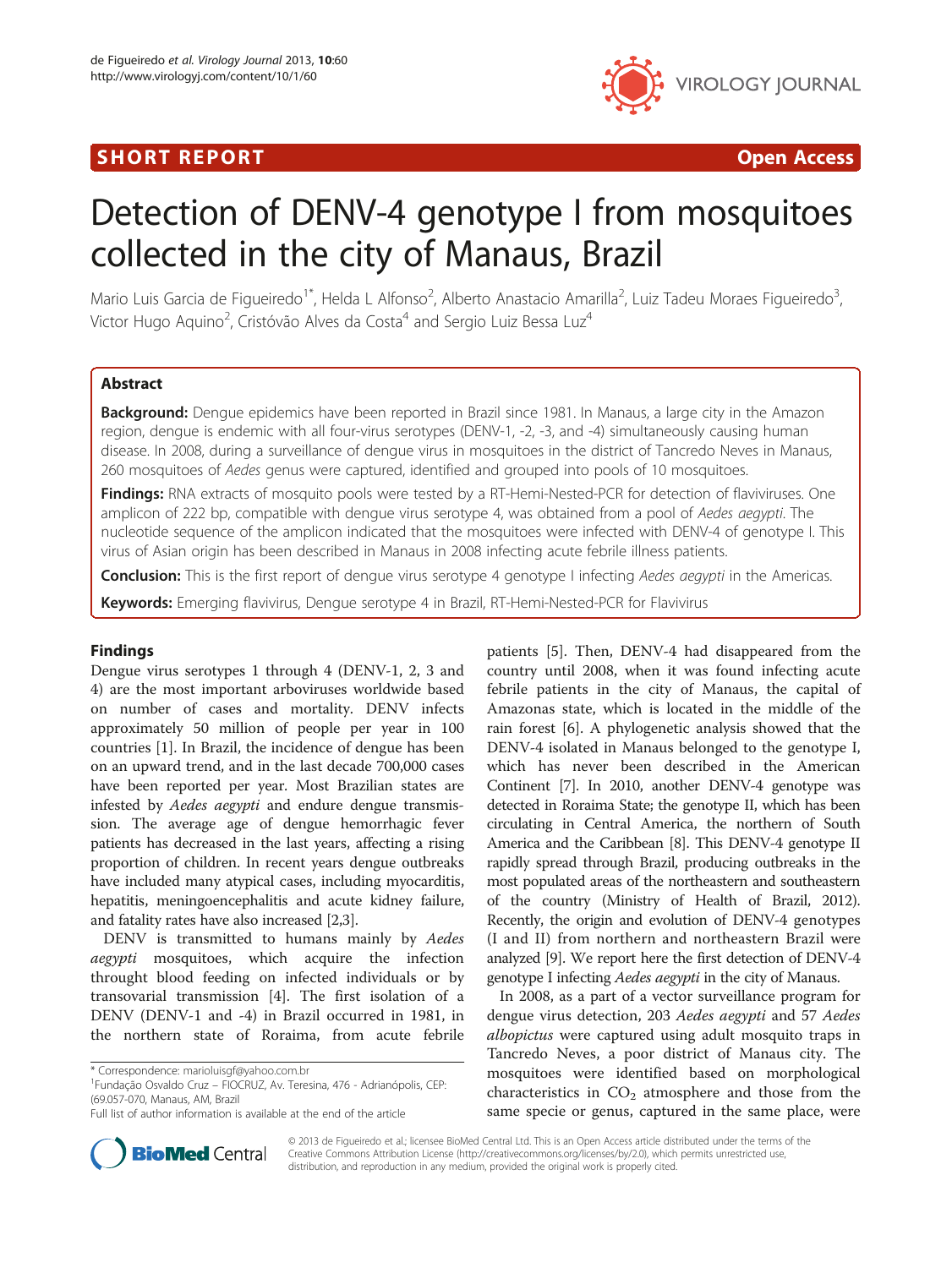pooled  $(\sim 10$  adults/pool) based on day of collection. A volume of 1.5 ml PBS (pH7.8) containing 4% bovine albumin was added to each pool of mosquito. The insects were crushed using plastic pistils, and centrifuged at  $2500x$  g for 30 minutes, at  $4^{\circ}C$ , to pellet the carcasses. The supernatant was split in 2 aliquots and stored at  $-80^{\circ}$ C until use.

The RNA from macerates of all mosquito pools was extracted using the Qiamp Viral RNA Mini Kit (QIAGEN, Germany). A RT-Hemi-Nested-PCR for detection of flaviviruses was used for testing these RNA extracts as previously reported by Bronzoni et al, 2005 [[10\]](#page-3-0). This test allows virus preliminary identification based on amplicon size: 472 base pair (bp) for DENV-1, 316 bp for DENV-2, 628 bp for DENV-3, 222 bp for DENV-4, 253 bp for YFV and 232 bp for SLEV [[10\]](#page-3-0). All molecular biology procedures were performed in order to avoid any type of contamination; different rooms were used for RNA purification, flavivirus genome amplification and PCR product analysis. A number of 21 pools of Aedes aegypti and 6 pools of Aedes albopictus were tested. One amplicon of 222 bp, compatible with DENV-4, was obtained from a pool of Aedes aegypti (Figure 1). The nucleotide sequence of 172 bp, of the amplicon obtained from RT-PCR, confirmed it was DENV-4. This amplicon was recovered from the agarose gel with the QUIAquick gel extraction kit (Qiagen, USA) and subjected to nucleotide sequencing with the ABI PRISM<sup>®</sup>3500 Genetic Analyzer (Applied Biosystems, Foster City, CA-USA). This sequence was named BR/ AM/5B/2008 and registered in the European Nucleotide Archive (EMBL Nucleotide Sequence Database) with the accession number HE994136. The BR/AM/5B/2008 sequence was aligned with other 40 sequences belonging to DENV-4 isolated worldwide using the CLUSTAL

W software [[11](#page-3-0)]. This alignment was used for phylogenetic inference using the Neighbor-Joining method included in the MEGA 5 software [\[12\]](#page-3-0). The phylogenetic tree showed that the virus detected in this study belong to DENV-4 genotype I.

Vector surveillance is at the root of dengue control and prevention, with many methods available for detecting the presence of the mosquito vectors, Aedes aegypti and Ae. albopictus, in or around human residences. We show here an important result from a vector surveillance work performed in the city of Manaus where dengue is hyperendemic and has an almost continuous circulation of all 4 dengue virus serotypes [\[13](#page-3-0)].

DENV-4 was firstly described in Manaus in 2008 infecting patients with acute febrile illness [[6\]](#page-3-0). Curiously it was found that this DENV-4 belonged to the genotype I, which is of Asian origin and was never described in the American Continent [\[6,7](#page-3-0)]. Phylogenetic analysis of core-prM junction of DENV-4 genotype I isolates from Manaus city showed that these isolates are grouped together with Philippines/1956/H241 (AY947539) and China\_Guangzhou\_B5 (AF289029) strains [[7\]](#page-3-0). The report of DENV-4 genotype I in Manaus was seen with skepticism by the Brazilian Ministry of Health. However, probably, this virus might have been present in the region for some time, infecting patients and producing acute febrile illness but not spreading to other parts of Brazil [\[6](#page-3-0)]. The infection of Aedes aegypti captured in 2008 by DENV-4 of genotype I reported here support previous finding that this new virus was really presented in Manaus. The topology of the phylogenetic tree suggests the existence of two clades within genotype I, represented by Philippines and Thailand strains, respectively. The phylogenetic tree shows that the virus from

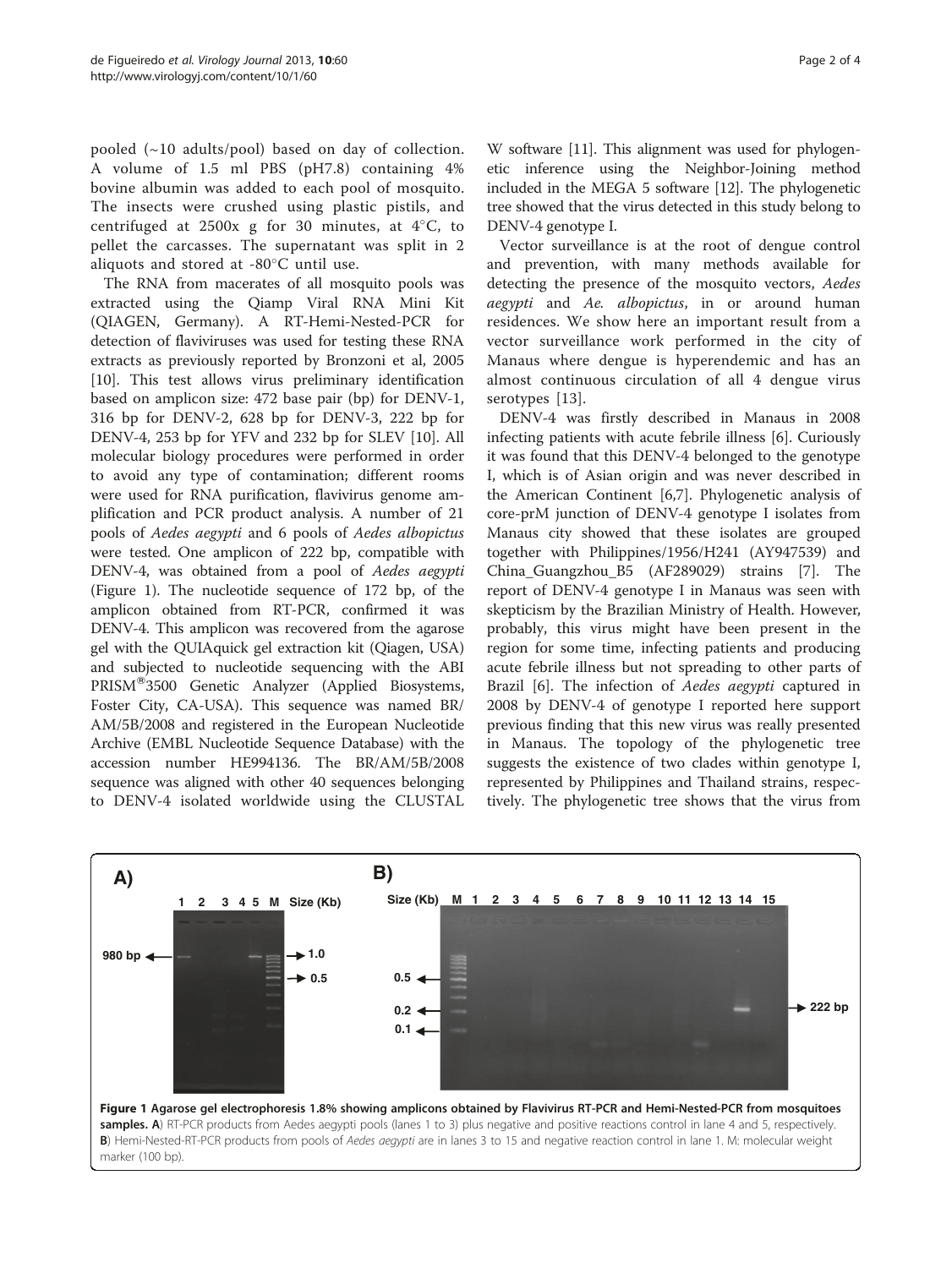Manaus reported here is closely related to those found in China and Philipines (Figure 2). Recently, 16 full-length sequences of DENV-4 from Brazilian isolates were obtained [\[9](#page-3-0)]. We include the new sequences of DENV-4 from Brazilian isolates available in Gene Bank. In our phylogenetic analysis we observed that BHI\_3681(JQ513345) strain, isolated from human (autochthonous febrile patient in 2011 in Salvador, Bahia State) is phylogenetically related with our mosquitoes sample.

Interestingly, the topology of phylogenetic tree showed that BHI\_3681(JQ513345) strain is most

closely related to Thailand isolates. The introduction of DENV-4 genotype I might be related to trading among oriental companies that have facilities in the city of Manaus and receive company worker visits and imported containers from Asia. DENV-4 of genotype II has been also introduced in 2010 and presently, genotypes (I and II) of the virus are circulating in Manaus. This work also showed that the RT-PCR and Hemi-nested-PCR allowed the diagnosis of dengue virus infecting mosquitoes [[4,10\]](#page-3-0). Therefore, it is a helpful tool for surveillance of dengue and other flaviviruses in vectors.



Figure 2 DENV-4 phylogenetic tree based on the NS5 partial gene sequences. The three was constructed using the Neighbor-joining method with 1000 bootstrap replications. DENV-1 to 3 was used as outgroup. Branch lengths are proportional to percentage of divergence. Tajima-Nei nucleotide substitution model was used with a gamma distribution (shape parameter = 1). The GenBank accession numbers, species, the country of origin, and year of isolation are shown.